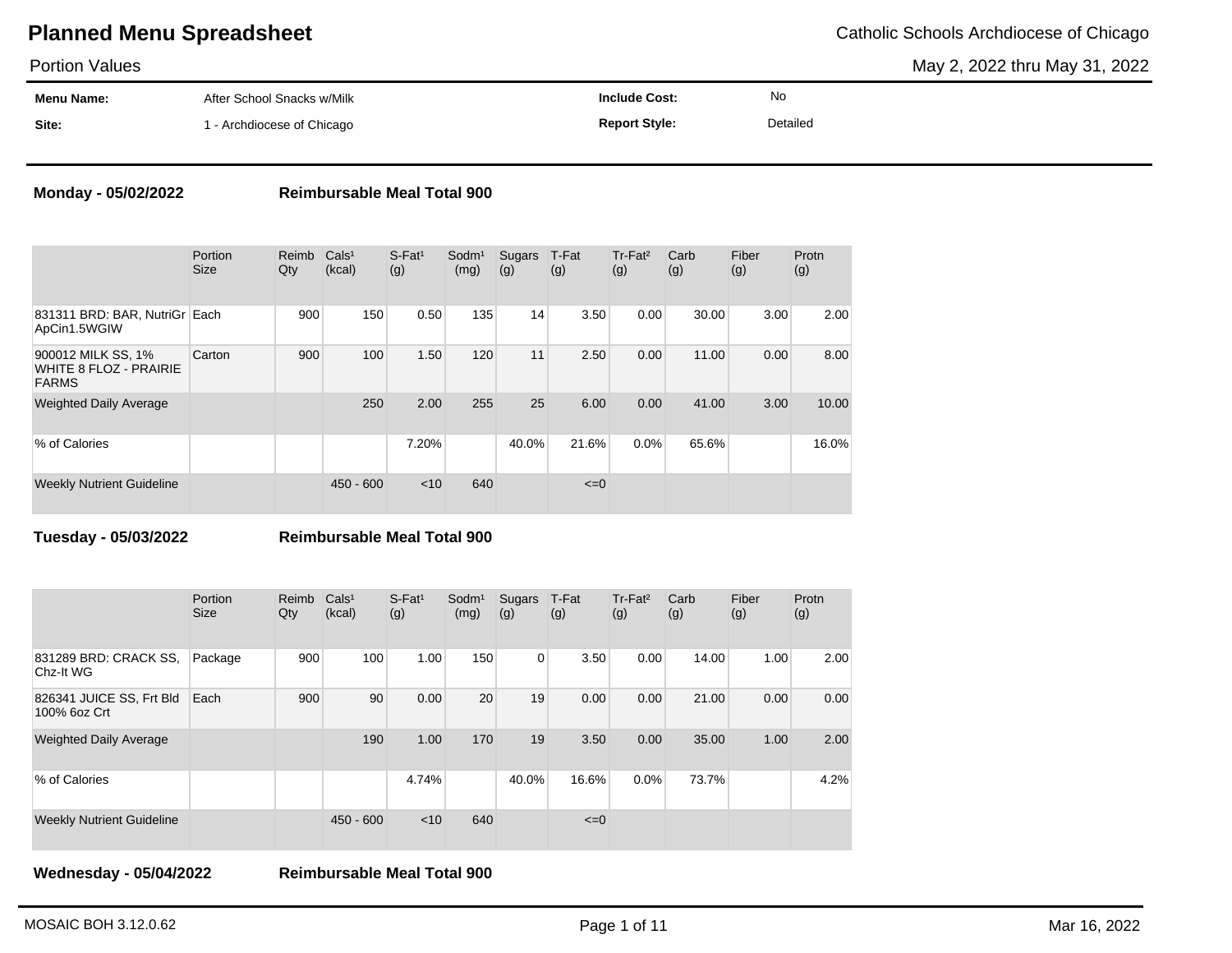May 2, 2022 thru May 31, 2022

Portion Values

|                                                                 | <b>Portion</b><br><b>Size</b> | Reimb<br>Qty | Cals <sup>1</sup><br>(kcal) | $S$ -Fat <sup>1</sup><br>(g) | Sodm <sup>1</sup><br>(mg) | Sugars<br>(g) | T-Fat<br>(g) | Tr-Fat <sup>2</sup><br>(g) | Carb<br>(g) | Fiber<br>(g) | Protn<br>(g) |
|-----------------------------------------------------------------|-------------------------------|--------------|-----------------------------|------------------------------|---------------------------|---------------|--------------|----------------------------|-------------|--------------|--------------|
| 990382 BRD: CRACK SS,<br><b>CHURRO CRUNCHER</b><br>10Z WG (1BG) | Package                       | 900          | 110                         | 0.00                         | 75                        | 8             | 2.50         | 0.00                       | 21.00       | 2.00         | 2.00         |
| 826339 JUICE SS, Apple<br>100% 6oz Cart                         | Each                          | 900          | 80                          | 0.00                         | 20                        | 19            | 0.00         | 0.00                       | 20.00       | 0.00         | 0.00         |
| <b>Weighted Daily Average</b>                                   |                               |              | 190                         | 0.00                         | 95                        | 27            | 2.50         | 0.00                       | 41.00       | 2.00         | 2.00         |
| % of Calories                                                   |                               |              |                             | $0.00\%$                     |                           | 56.8%         | 11.8%        | 0.0%                       | 86.3%       |              | 4.2%         |
| <b>Weekly Nutrient Guideline</b>                                |                               |              | $450 - 600$                 | < 10                         | 640                       |               | $\leq=0$     |                            |             |              |              |

### **Thursday - 05/05/2022 Reimbursable Meal Total 900**

|                                                                     | Portion<br><b>Size</b> | Reimb<br>Qty | Cals <sup>1</sup><br>(kcal) | $S-Fat1$<br>(g) | Sodm <sup>1</sup><br>(mg) | Sugars<br>(g) | T-Fat<br>(g) | Tr-Fat <sup>2</sup><br>(g) | Carb<br>(g) | Fiber<br>(g) | Protn<br>(g) |
|---------------------------------------------------------------------|------------------------|--------------|-----------------------------|-----------------|---------------------------|---------------|--------------|----------------------------|-------------|--------------|--------------|
| 831305 BRD: MUF AP,<br>Blueb 2ozWG (1BG)                            | Muffin                 | 900          | 190                         | 2.00            | 130                       | 16            | 6.00         | 0.00                       | 30.00       | 2.00         | 3.00         |
| 900012 MILK SS, 1%<br><b>WHITE 8 FLOZ - PRAIRIE</b><br><b>FARMS</b> | Carton                 | 900          | 100                         | 1.50            | 120                       | 11            | 2.50         | 0.00                       | 11.00       | 0.00         | 8.00         |
| <b>Weighted Daily Average</b>                                       |                        |              | 290                         | 3.50            | 250                       | 27            | 8.50         | 0.00                       | 41.00       | 2.00         | 11.00        |
| % of Calories                                                       |                        |              |                             | 10.86%          |                           | 37.2%         | 26.4%        | $0.0\%$                    | 56.6%       |              | 15.2%        |
| <b>Weekly Nutrient Guideline</b>                                    |                        |              | $450 - 600$                 | $<$ 10          | 640                       |               | $\leq=0$     |                            |             |              |              |

**Friday - 05/06/2022 Reimbursable Meal Total 900**

|                                          | Portion     | Reimb            | Cals <sup>1</sup> | $S$ -Fat <sup>1</sup> | Sodm <sup>1</sup> | Sugars | T-Fat | Tr-Fat <sup>2</sup> | Carb  | Fiber | Protn |
|------------------------------------------|-------------|------------------|-------------------|-----------------------|-------------------|--------|-------|---------------------|-------|-------|-------|
|                                          | <b>Size</b> | Qtv              | (kcal)            | (g)                   | (mg)              | (g)    | (g)   | (g)                 | (g)   | (g)   | (g)   |
| 831269 SNACK: CHIP SS,<br>Dorito CR RFWG | Package     | 900 <sup>1</sup> | 130               | 0.50                  | 150               | 0      | 5.00  | 0.00                | 20.00 | 2.00  | 2.00  |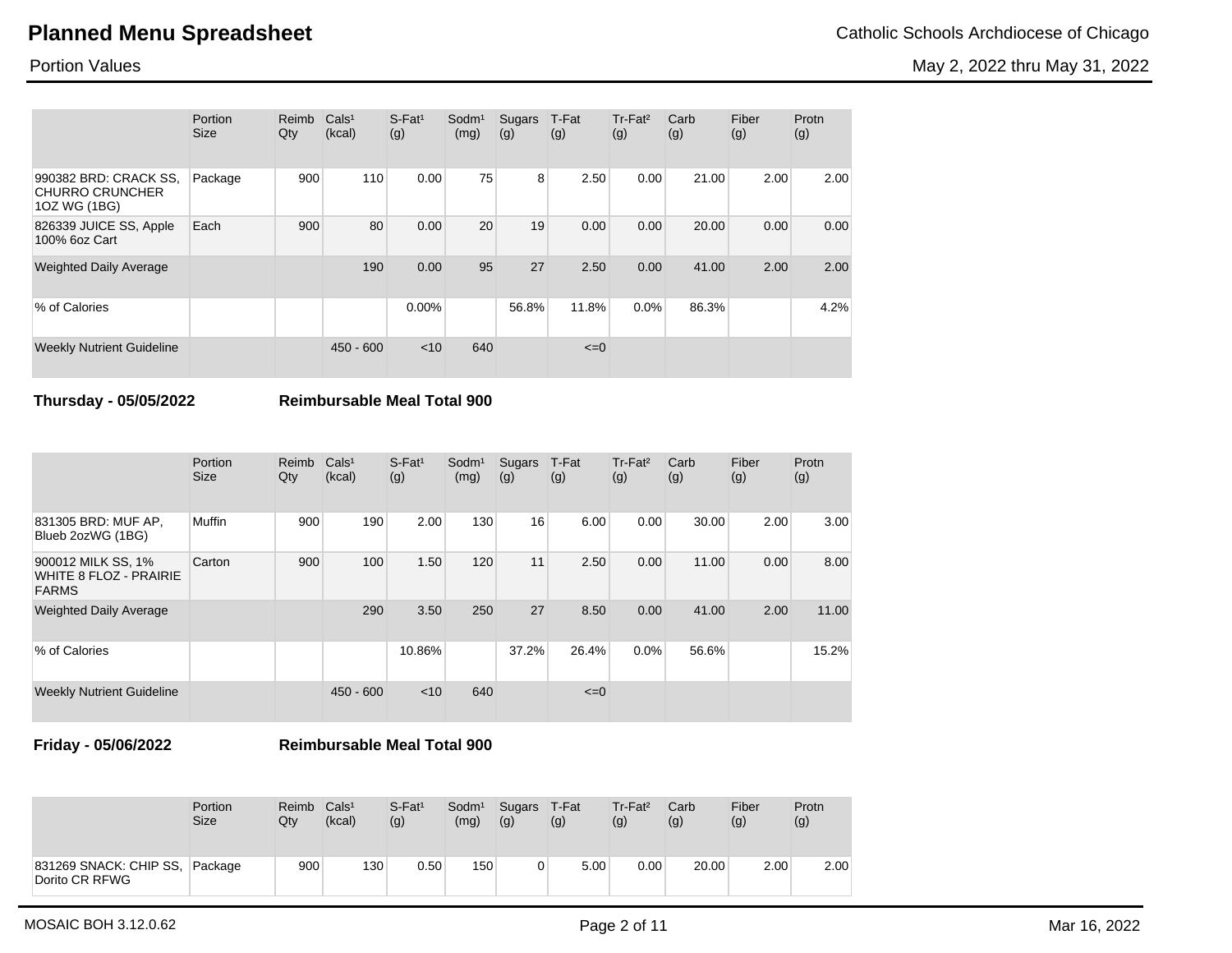May 2, 2022 thru May 31, 2022

## Portion Values

|                                               | Portion<br><b>Size</b> | Reimb<br>Qty | Cals <sup>1</sup><br>(kcal) | $S$ -Fat <sup>1</sup><br>(g) | Sodm <sup>1</sup><br>(mg) | Sugars<br>(g) | T-Fat<br>(g) | $Tr-Fat2$<br>(g) | Carb<br>(g) | Fiber<br>(g) | Protn<br>(g) |
|-----------------------------------------------|------------------------|--------------|-----------------------------|------------------------------|---------------------------|---------------|--------------|------------------|-------------|--------------|--------------|
| 826348 JUICE SS, Orange Each<br>100% 6oz Cart |                        | 900          | 80                          | 0.00                         | 20                        | 17            | 0.00         | 0.00             | 20.00       | 0.00         | 1.00         |
| <b>Weighted Daily Average</b>                 |                        |              | 210                         | 0.50                         | 170                       | 17            | 5.00         | 0.00             | 40.00       | 2.00         | 3.00         |
| % of Calories                                 |                        |              |                             | 2.14%                        |                           | 32.4%         | 21.4%        | $0.0\%$          | 76.2%       |              | 5.7%         |
| <b>Weekly Nutrient Guideline</b>              |                        |              | $450 - 600$                 | < 10                         | 640                       |               | $\leq=0$     |                  |             |              |              |

**Monday - 05/09/2022 Reimbursable Meal Total 900**

|                                                 | Portion<br><b>Size</b> | Reimb<br>Qty | Cals <sup>1</sup><br>(kcal) | $S$ -Fat <sup>1</sup><br>(g) | Sodm <sup>1</sup><br>(mg) | Sugars<br>(g) | T-Fat<br>(g) | $Tr-Fat2$<br>(g) | Carb<br>(g) | Fiber<br>(g) | Protn<br>(g) |
|-------------------------------------------------|------------------------|--------------|-----------------------------|------------------------------|---------------------------|---------------|--------------|------------------|-------------|--------------|--------------|
| 831142 BRD: CRACK SS,<br><b>Bug Bites CinWG</b> | Package                | 900          | 120                         | 1.00                         | 115                       | 8             | 3.50         | 0.00             | 21.00       | 1.00         | 2.00         |
| 826339 JUICE SS, Apple<br>100% 6oz Cart         | Each                   | 900          | 80                          | 0.00                         | 20                        | 19            | 0.00         | 0.00             | 20.00       | 0.00         | 0.00         |
| <b>Weighted Daily Average</b>                   |                        |              | 200                         | 1.00                         | 135                       | 27            | 3.50         | 0.00             | 41.00       | 1.00         | 2.00         |
| % of Calories                                   |                        |              |                             | 4.50%                        |                           | 54.0%         | 15.8%        | 0.0%             | 82.0%       |              | 4.0%         |
| <b>Weekly Nutrient Guideline</b>                |                        |              | $450 - 600$                 | < 10                         | 640                       |               | $\leq=0$     |                  |             |              |              |

**Tuesday - 05/10/2022 Reimbursable Meal Total 900**

|                                          | Portion<br><b>Size</b> | Reimb<br>Qty | Cals <sup>1</sup><br>(kcal) | $S$ -Fat <sup>1</sup><br>(g) | Sodm <sup>1</sup><br>(mg) | Sugars<br>(g) | T-Fat<br>(g) | $Tr-Fat2$<br>(g) | Carb<br>(g) | Fiber<br>(g) | Protn<br>(g) |
|------------------------------------------|------------------------|--------------|-----------------------------|------------------------------|---------------------------|---------------|--------------|------------------|-------------|--------------|--------------|
| 825953 BRD: CRACK SS,<br>GFishChd.75ozWG | Package                | 900          | 100                         | 0.50                         | 170                       |               | 4.00         | 0.00             | 14.00       | .00          | 2.00         |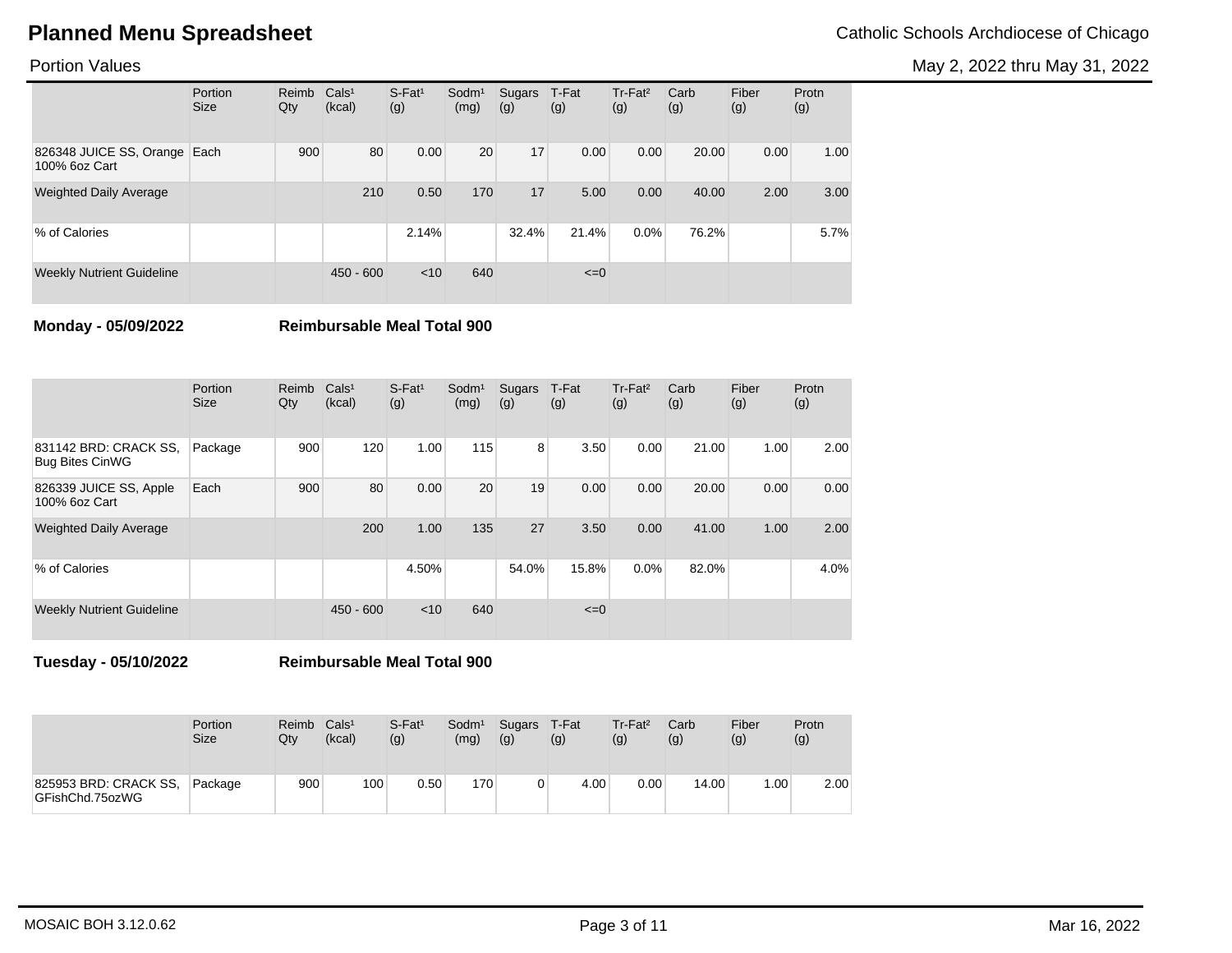May 2, 2022 thru May 31, 2022

## Portion Values

|                                               | Portion<br><b>Size</b> | Reimb<br>Qty | Cals <sup>1</sup><br>(kcal) | $S$ -Fat <sup>1</sup><br>(g) | Sodm <sup>1</sup><br>(mg) | Sugars<br>(g) | T-Fat<br>(g) | Tr-Fat <sup>2</sup><br>(g) | Carb<br>(g) | Fiber<br>(g) | Protn<br>(g) |
|-----------------------------------------------|------------------------|--------------|-----------------------------|------------------------------|---------------------------|---------------|--------------|----------------------------|-------------|--------------|--------------|
| 826348 JUICE SS, Orange Each<br>100% 6oz Cart |                        | 900          | 80                          | 0.00                         | 20                        | 17            | 0.00         | 0.00                       | 20.00       | 0.00         | 1.00         |
| <b>Weighted Daily Average</b>                 |                        |              | 180                         | 0.50                         | 190                       | 17            | 4.00         | 0.00                       | 34.00       | 1.00         | 3.00         |
| % of Calories                                 |                        |              |                             | 2.50%                        |                           | 37.8%         | 20.0%        | $0.0\%$                    | 75.6%       |              | 6.7%         |
| <b>Weekly Nutrient Guideline</b>              |                        |              | $450 - 600$                 | $<$ 10                       | 640                       |               | $\leq=0$     |                            |             |              |              |

**Wednesday - 05/11/2022 Reimbursable Meal Total 900**

|                                                              | Portion<br><b>Size</b> | Reimb<br>Qty | Cals <sup>1</sup><br>(kcal) | $S$ -Fat <sup>1</sup><br>(g) | Sodm <sup>1</sup><br>(mg) | Sugars<br>(g) | T-Fat<br>(g) | $Tr-Fat2$<br>(g) | Carb<br>(g) | Fiber<br>(g) | Protn<br>(g) |
|--------------------------------------------------------------|------------------------|--------------|-----------------------------|------------------------------|---------------------------|---------------|--------------|------------------|-------------|--------------|--------------|
| 831162 BRD: BAR, Cereal<br>GldnGrm WG IW                     | Each                   | 900          | 150                         | 0.00                         | 110                       | 9             | 3.00         | 0.00             | 30.00       | 3.00         | 2.00         |
| 900012 MILK SS, 1%<br>WHITE 8 FLOZ - PRAIRIE<br><b>FARMS</b> | Carton                 | 900          | 100                         | 1.50                         | 120                       | 11            | 2.50         | 0.00             | 11.00       | 0.00         | 8.00         |
| <b>Weighted Daily Average</b>                                |                        |              | 250                         | 1.50                         | 230                       | 20            | 5.50         | 0.00             | 41.00       | 3.00         | 10.00        |
| % of Calories                                                |                        |              |                             | 5.40%                        |                           | 32.0%         | 19.8%        | 0.0%             | 65.6%       |              | 16.0%        |
| <b>Weekly Nutrient Guideline</b>                             |                        |              | $450 - 600$                 | $<$ 10                       | 640                       |               | $\leq=0$     |                  |             |              |              |

**Thursday - 05/12/2022 Reimbursable Meal Total 900**

|                                          | Portion     | Reimb | Cals <sup>1</sup> | $S$ -Fat <sup>1</sup> | Sodm <sup>1</sup> | Sugars | T-Fat            | $Tr-Fat2$ | Carb  | Fiber | Protn |
|------------------------------------------|-------------|-------|-------------------|-----------------------|-------------------|--------|------------------|-----------|-------|-------|-------|
|                                          | <b>Size</b> | Qtv   | (kcal)            | (g)                   | (mg)              | (g)    | (g)              | (g)       | (g)   | (g)   | (g)   |
| 825962 BRD: CRACK SS,<br>GFishPrtz .75oz | Package     | 900   | 90 <sub>1</sub>   | $0.00\,$              | 200               |        | .50 <sub>1</sub> | 0.00      | 16.00 | .00.  | 2.00  |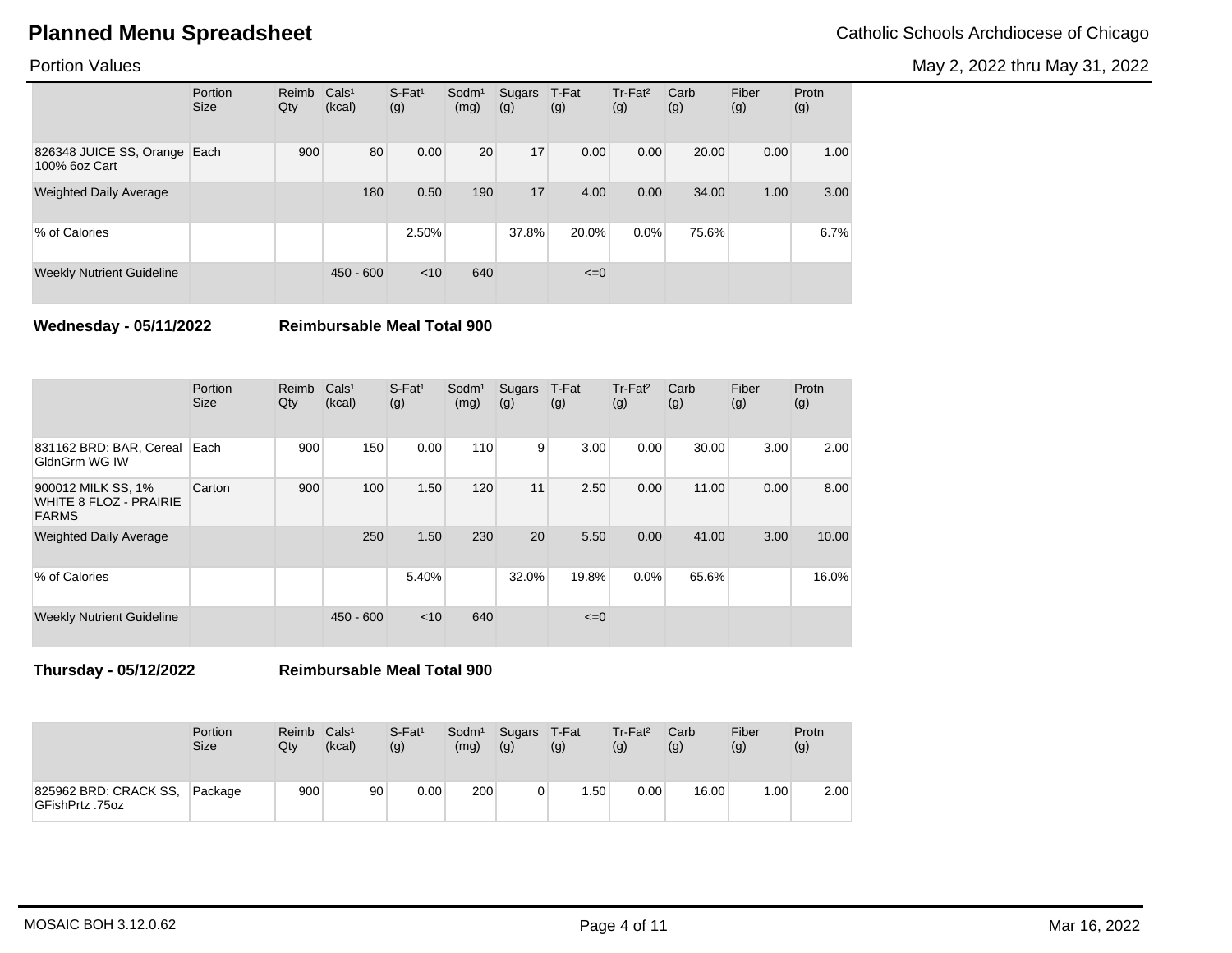May 2, 2022 thru May 31, 2022

## Portion Values

|                                      | Portion<br><b>Size</b> | Reimb<br>Qty | Cals <sup>1</sup><br>(kcal) | $S$ -Fat <sup>1</sup><br>(g) | Sodm <sup>1</sup><br>(mg) | Sugars<br>(g) | T-Fat<br>(g) | Tr-Fat <sup>2</sup><br>(g) | Carb<br>(g) | Fiber<br>(g) | Protn<br>(g) |
|--------------------------------------|------------------------|--------------|-----------------------------|------------------------------|---------------------------|---------------|--------------|----------------------------|-------------|--------------|--------------|
| 831458 CHEESE, CH<br>CUBES RF IW 1.0 | Pkg(1oz)               | 900          | 90                          | 4.50                         | 190                       | $\mathbf{0}$  | 7.00         | 0.00                       | 0.00        | 0.00         | 7.00         |
| <b>Weighted Daily Average</b>        |                        |              | 180                         | 4.50                         | 390                       | 0             | 8.50         | 0.00                       | 16.00       | 1.00         | 9.00         |
| % of Calories                        |                        |              |                             | 22.50%                       |                           | $0\%$         | 42.5%        | 0.0%                       | 35.6%       |              | 20.0%        |
| <b>Weekly Nutrient Guideline</b>     |                        |              | $450 - 600$                 | < 10                         | 640                       |               | $\leq=0$     |                            |             |              |              |

**Friday - 05/13/2022 Reimbursable Meal Total 900**

|                                                              | Portion<br><b>Size</b> | Reimb<br>Qty | Cals <sup>1</sup><br>(kcal) | $S$ -Fat <sup>1</sup><br>(g) | Sodm <sup>1</sup><br>(mg) | Sugars<br>(g) | T-Fat<br>(g) | Tr-Fat <sup>2</sup><br>(g) | Carb<br>(g) | Fiber<br>(g) | Protn<br>(g) |
|--------------------------------------------------------------|------------------------|--------------|-----------------------------|------------------------------|---------------------------|---------------|--------------|----------------------------|-------------|--------------|--------------|
| 831306 BRD: MUF AP,<br>Choc 2oz WG (1BG)                     | Muffin                 | 900          | 190                         | 2.00                         | 130                       | 17            | 6.00         | 0.00                       | 33.00       | 2.00         | 3.00         |
| 900012 MILK SS, 1%<br>WHITE 8 FLOZ - PRAIRIE<br><b>FARMS</b> | Carton                 | 900          | 100                         | 1.50                         | 120                       | 11            | 2.50         | 0.00                       | 11.00       | 0.00         | 8.00         |
| <b>Weighted Daily Average</b>                                |                        |              | 290                         | 3.50                         | 250                       | 28            | 8.50         | 0.00                       | 44.00       | 2.00         | 11.00        |
| % of Calories                                                |                        |              |                             | 10.86%                       |                           | 38.6%         | 26.4%        | 0.0%                       | 60.7%       |              | 15.2%        |
| <b>Weekly Nutrient Guideline</b>                             |                        |              | $450 - 600$                 | $<$ 10                       | 640                       |               | $\leq=0$     |                            |             |              |              |

**Monday - 05/16/2022 Reimbursable Meal Total 900**

|                                          | Portion     | Reimb | Cals <sup>1</sup> | $S$ -Fat <sup>1</sup> | Sodm <sup>1</sup> | Sugars | T-Fat | $Tr-Fat2$ | Carb  | Fiber | Protn |
|------------------------------------------|-------------|-------|-------------------|-----------------------|-------------------|--------|-------|-----------|-------|-------|-------|
|                                          | <b>Size</b> | Qtv   | (kcal)            | (g)                   | (mg)              | (g)    | (g)   | (g)       | (g)   | (g)   | (g)   |
| 831720 BRD: CRACK SS,<br>Bear GrhmCinnWG | Package     | 900   | 120               | $0.00\,$              | 115               |        | 4.00  | 0.00      | 20.00 | .00.  | 2.00  |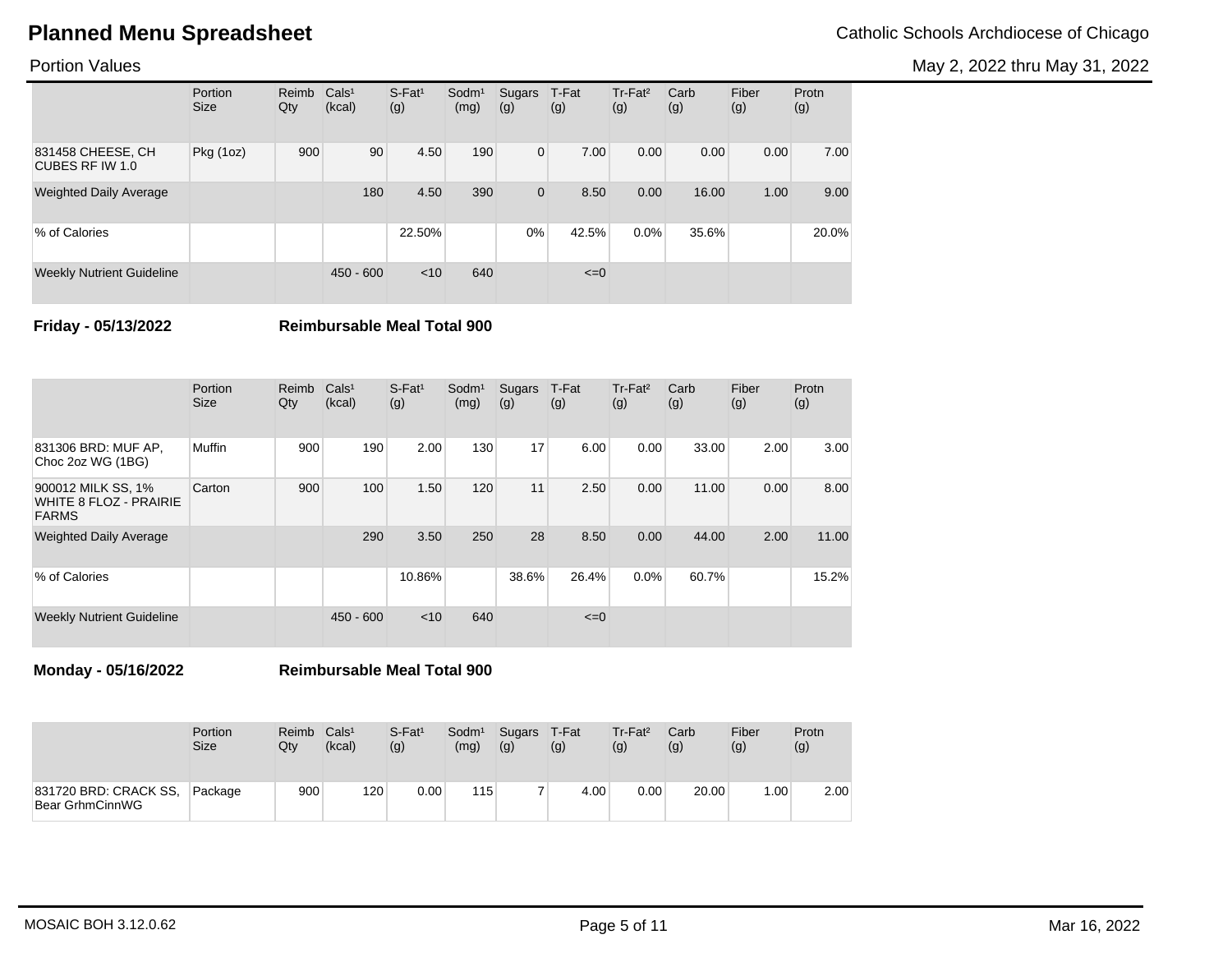May 2, 2022 thru May 31, 2022

## Portion Values

|                                                                     | Portion<br><b>Size</b> | Reimb<br>Qty | Cals <sup>1</sup><br>(kcal) | $S-Fat1$<br>(g) | Sodm <sup>1</sup><br>(mg) | Sugars<br>(g) | T-Fat<br>(g) | Tr-Fat <sup>2</sup><br>(g) | Carb<br>(g) | Fiber<br>(g) | Protn<br>(g) |
|---------------------------------------------------------------------|------------------------|--------------|-----------------------------|-----------------|---------------------------|---------------|--------------|----------------------------|-------------|--------------|--------------|
| 900012 MILK SS, 1%<br><b>WHITE 8 FLOZ - PRAIRIE</b><br><b>FARMS</b> | Carton                 | 900          | 100                         | 1.50            | 120                       | 11            | 2.50         | 0.00                       | 11.00       | 0.00         | 8.00         |
| <b>Weighted Daily Average</b>                                       |                        |              | 220                         | 1.50            | 235                       | 18            | 6.50         | 0.00                       | 31.00       | 1.00         | 10.00        |
| % of Calories                                                       |                        |              |                             | 6.14%           |                           | 32.7%         | 26.6%        | 0.0%                       | 56.4%       |              | 18.2%        |
| <b>Weekly Nutrient Guideline</b>                                    |                        |              | $450 - 600$                 | < 10            | 640                       |               | $\leq=0$     |                            |             |              |              |

**Tuesday - 05/17/2022 Reimbursable Meal Total 900**

|                                                             | Portion<br><b>Size</b> | Reimb<br>Qty | Cals <sup>1</sup><br>(kcal) | $S$ -Fat <sup>1</sup><br>(g) | Sodm <sup>1</sup><br>(mg) | Sugars<br>(g) | T-Fat<br>(g) | Tr-Fat <sup>2</sup><br>(g) | Carb<br>(g) | Fiber<br>(g) | Protn<br>(g) |
|-------------------------------------------------------------|------------------------|--------------|-----------------------------|------------------------------|---------------------------|---------------|--------------|----------------------------|-------------|--------------|--------------|
| 990620 SNACK: CHIP SS,<br>DORITO WHITE NACHO<br><b>RFWG</b> | Package                | 900          | 130                         | 1.00                         | 170                       | 1             | 5.00         | 0.00                       | 20.00       | 2.00         | 2.00         |
| 826341 JUICE SS, Frt Bld<br>100% 6oz Crt                    | Each                   | 900          | 90                          | 0.00                         | 20                        | 19            | 0.00         | 0.00                       | 21.00       | 0.00         | 0.00         |
| <b>Weighted Daily Average</b>                               |                        |              | 220                         | 1.00                         | 190                       | 20            | 5.00         | 0.00                       | 41.00       | 2.00         | 2.00         |
| % of Calories                                               |                        |              |                             | 4.09%                        |                           | 36.4%         | 20.5%        | 0.0%                       | 74.5%       |              | 3.6%         |
| <b>Weekly Nutrient Guideline</b>                            |                        |              | $450 - 600$                 | $<$ 10                       | 640                       |               | $\leq=0$     |                            |             |              |              |

**Wednesday - 05/18/2022 Reimbursable Meal Total 900**

|                                          | Portion<br>Size | Reimb<br>Qtv | Cals <sup>1</sup><br>(kcal) | $S$ -Fat <sup>1</sup><br>(g) | Sodm <sup>1</sup><br>(mg) | Sugars T-Fat<br>(g) | (g)  | Tr-Fat <sup>2</sup><br>(g) | Carb<br>(g) | Fiber<br>(g) | Protn<br>(g) |
|------------------------------------------|-----------------|--------------|-----------------------------|------------------------------|---------------------------|---------------------|------|----------------------------|-------------|--------------|--------------|
| 831141 BRD: CRACK SS,<br>ScoobyDoo CinWG | Package         | 900          | 120                         | .00.                         | 115                       | 8                   | 3.50 | 0.00                       | 21.00       | 1.00         | 2.00         |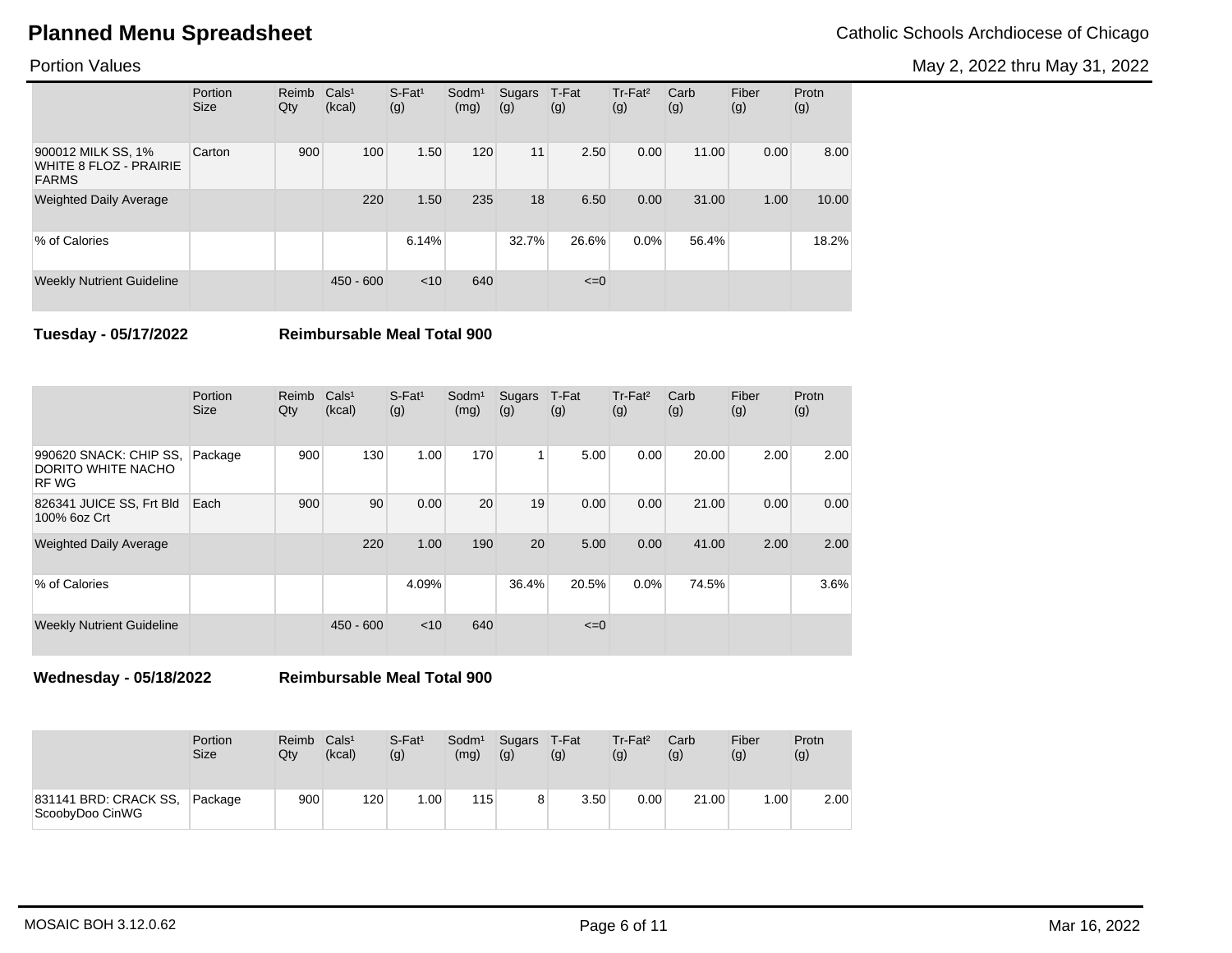May 2, 2022 thru May 31, 2022

## Portion Values

|                                                                     | Portion<br><b>Size</b> | Reimb<br>Qty | Cals <sup>1</sup><br>(kcal) | $S$ -Fat <sup>1</sup><br>(g) | $S$ odm $1$<br>(mg) | Sugars<br>(g) | T-Fat<br>(g) | Tr-Fat <sup>2</sup><br>(g) | Carb<br>(g) | Fiber<br>(g) | Protn<br>(g) |
|---------------------------------------------------------------------|------------------------|--------------|-----------------------------|------------------------------|---------------------|---------------|--------------|----------------------------|-------------|--------------|--------------|
| 900012 MILK SS, 1%<br><b>WHITE 8 FLOZ - PRAIRIE</b><br><b>FARMS</b> | Carton                 | 900          | 100                         | 1.50                         | 120                 | 11            | 2.50         | 0.00                       | 11.00       | 0.00         | 8.00         |
| <b>Weighted Daily Average</b>                                       |                        |              | 220                         | 2.50                         | 235                 | 19            | 6.00         | 0.00                       | 32.00       | 1.00         | 10.00        |
| % of Calories                                                       |                        |              |                             | 10.23%                       |                     | 34.5%         | 24.5%        | $0.0\%$                    | 58.2%       |              | 18.2%        |
| <b>Weekly Nutrient Guideline</b>                                    |                        |              | $450 - 600$                 | < 10                         | 640                 |               | $\leq=0$     |                            |             |              |              |

**Thursday - 05/19/2022 Reimbursable Meal Total 900**

|                                               | Portion<br><b>Size</b> | Reimb<br>Qty | Cals <sup>1</sup><br>(kcal) | $S$ -Fat <sup>1</sup><br>(g) | Sodm <sup>1</sup><br>(mg) | Sugars<br>(g) | T-Fat<br>(g) | Tr-Fat <sup>2</sup><br>(g) | Carb<br>(g) | Fiber<br>(g) | Protn<br>(g) |
|-----------------------------------------------|------------------------|--------------|-----------------------------|------------------------------|---------------------------|---------------|--------------|----------------------------|-------------|--------------|--------------|
| 833274 CHEESE, CH<br>STICK 1EA 1.0            | <b>Stick</b>           | 900          | 90                          | 4.50                         | 200                       | 0             | 7.00         | 0.00                       | 0.00        | 0.00         | 7.00         |
| 831312 BRD: BAR, NutriGr Each<br>Strwb1.5WGIW |                        | 900          | 150                         | 0.50                         | 150                       | 14            | 3.50         | 0.00                       | 30.00       | 3.00         | 2.00         |
| <b>Weighted Daily Average</b>                 |                        |              | 240                         | 5.00                         | 350                       | 14            | 10.50        | 0.00                       | 30.00       | 3.00         | 9.00         |
| % of Calories                                 |                        |              |                             | 18.75%                       |                           | 23.3%         | 39.4%        | 0.0%                       | 50.0%       |              | 15.0%        |
| <b>Weekly Nutrient Guideline</b>              |                        |              | $450 - 600$                 | $<$ 10                       | 640                       |               | $\leq=0$     |                            |             |              |              |

**Friday - 05/20/2022 Reimbursable Meal Total 900**

|                                    | Portion     | Reimb | Cals <sup>1</sup> | $S$ -Fat <sup>1</sup> | Sodm <sup>1</sup> | Sugars | T-Fat | $Tr-Fat2$ | Carb  | Fiber | Protn |
|------------------------------------|-------------|-------|-------------------|-----------------------|-------------------|--------|-------|-----------|-------|-------|-------|
|                                    | <b>Size</b> | Qtv   | (kcal)            | (g)                   | (mg)              | (g)    | (g)   | (g)       | (g)   | (g)   | (g)   |
| 831289 BRD: CRACK SS,<br>Chz-It WG | Package     | 900   | 100               | .00 <sub>1</sub>      | 150               | ∩      | 3.50  | 0.00      | 14.00 | .00.  | 2.00  |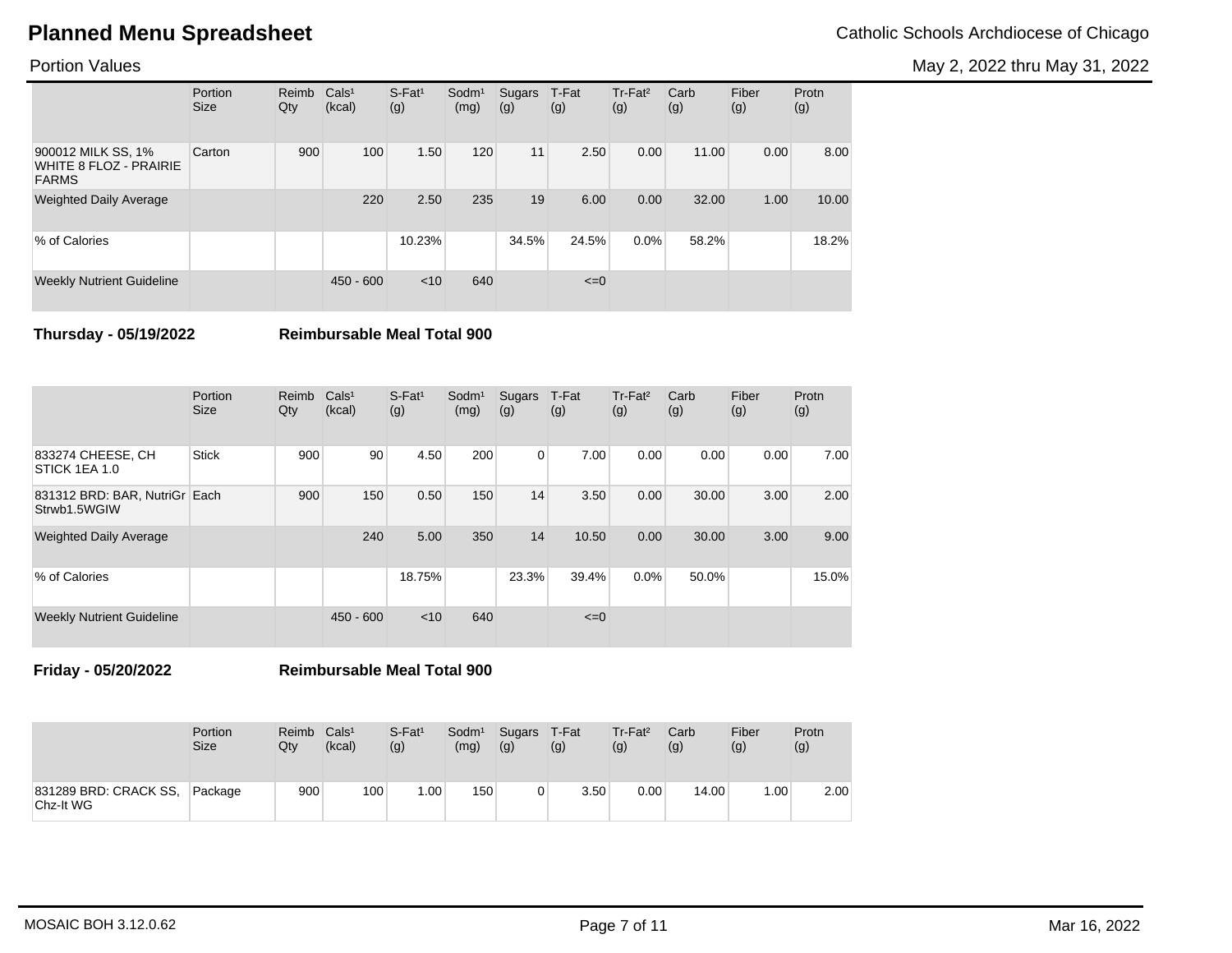May 2, 2022 thru May 31, 2022

## Portion Values

|                                          | Portion<br><b>Size</b> | Reimb<br>Qty | Cals <sup>1</sup><br>(kcal) | $S$ -Fat <sup>1</sup><br>(g) | Sodm <sup>1</sup><br>(mg) | Sugars<br>(g) | T-Fat<br>(g) | Tr-Fat <sup>2</sup><br>(g) | Carb<br>(g) | Fiber<br>(g) | Protn<br>(g) |
|------------------------------------------|------------------------|--------------|-----------------------------|------------------------------|---------------------------|---------------|--------------|----------------------------|-------------|--------------|--------------|
| 826341 JUICE SS, Frt Bld<br>100% 6oz Crt | Each                   | 900          | 90                          | 0.00                         | 20                        | 19            | 0.00         | 0.00                       | 21.00       | 0.00         | 0.00         |
| <b>Weighted Daily Average</b>            |                        |              | 190                         | 1.00                         | 170                       | 19            | 3.50         | 0.00                       | 35.00       | 1.00         | 2.00         |
| % of Calories                            |                        |              |                             | 4.74%                        |                           | 40.0%         | 16.6%        | $0.0\%$                    | 73.7%       |              | 4.2%         |
| <b>Weekly Nutrient Guideline</b>         |                        |              | $450 - 600$                 | < 10                         | 640                       |               | $\leq=0$     |                            |             |              |              |

**Monday - 05/23/2022 Reimbursable Meal Total 900**

|                                                              | Portion<br><b>Size</b> | Reimb<br>Qty | Cals <sup>1</sup><br>(kcal) | $S$ -Fat <sup>1</sup><br>(g) | Sodm <sup>1</sup><br>(mg) | Sugars<br>(g) | T-Fat<br>(g) | $Tr-Fat2$<br>(g) | Carb<br>(g) | Fiber<br>(g) | Protn<br>(g) |
|--------------------------------------------------------------|------------------------|--------------|-----------------------------|------------------------------|---------------------------|---------------|--------------|------------------|-------------|--------------|--------------|
| 831304 BRD: MUF AP,<br>Ban 2oz WG (1BG)                      | Muffin                 | 900          | 190                         | 2.00                         | 130                       | 17            | 6.00         | 0.00             | 30.00       | 2.00         | 3.00         |
| 900012 MILK SS, 1%<br>WHITE 8 FLOZ - PRAIRIE<br><b>FARMS</b> | Carton                 | 900          | 100                         | 1.50                         | 120                       | 11            | 2.50         | 0.00             | 11.00       | 0.00         | 8.00         |
| <b>Weighted Daily Average</b>                                |                        |              | 290                         | 3.50                         | 250                       | 28            | 8.50         | 0.00             | 41.00       | 2.00         | 11.00        |
| % of Calories                                                |                        |              |                             | 10.86%                       |                           | 38.6%         | 26.4%        | 0.0%             | 56.6%       |              | 15.2%        |
| <b>Weekly Nutrient Guideline</b>                             |                        |              | $450 - 600$                 | $<$ 10                       | 640                       |               | $\leq=0$     |                  |             |              |              |

**Tuesday - 05/24/2022 Reimbursable Meal Total 900**

|                                          | Portion<br><b>Size</b> | Reimb<br>Qty | Cals <sup>1</sup><br>(kcal) | $S$ -Fat <sup>1</sup><br>(g) | Sodm <sup>1</sup><br>(mg) | Sugars T-Fat<br>(g) | (g)  | Tr-Fat <sup>2</sup><br>(g) | Carb<br>(g) | Fiber<br>(g) | Protn<br>(g) |
|------------------------------------------|------------------------|--------------|-----------------------------|------------------------------|---------------------------|---------------------|------|----------------------------|-------------|--------------|--------------|
| 831264 SNACK: CHIP SS,<br>Cheeto Bkd Cru | Package                | 900          | 120                         | 1.00                         | 200                       |                     | 4.50 | 0.00                       | 16.00       | .00.         | 2.00         |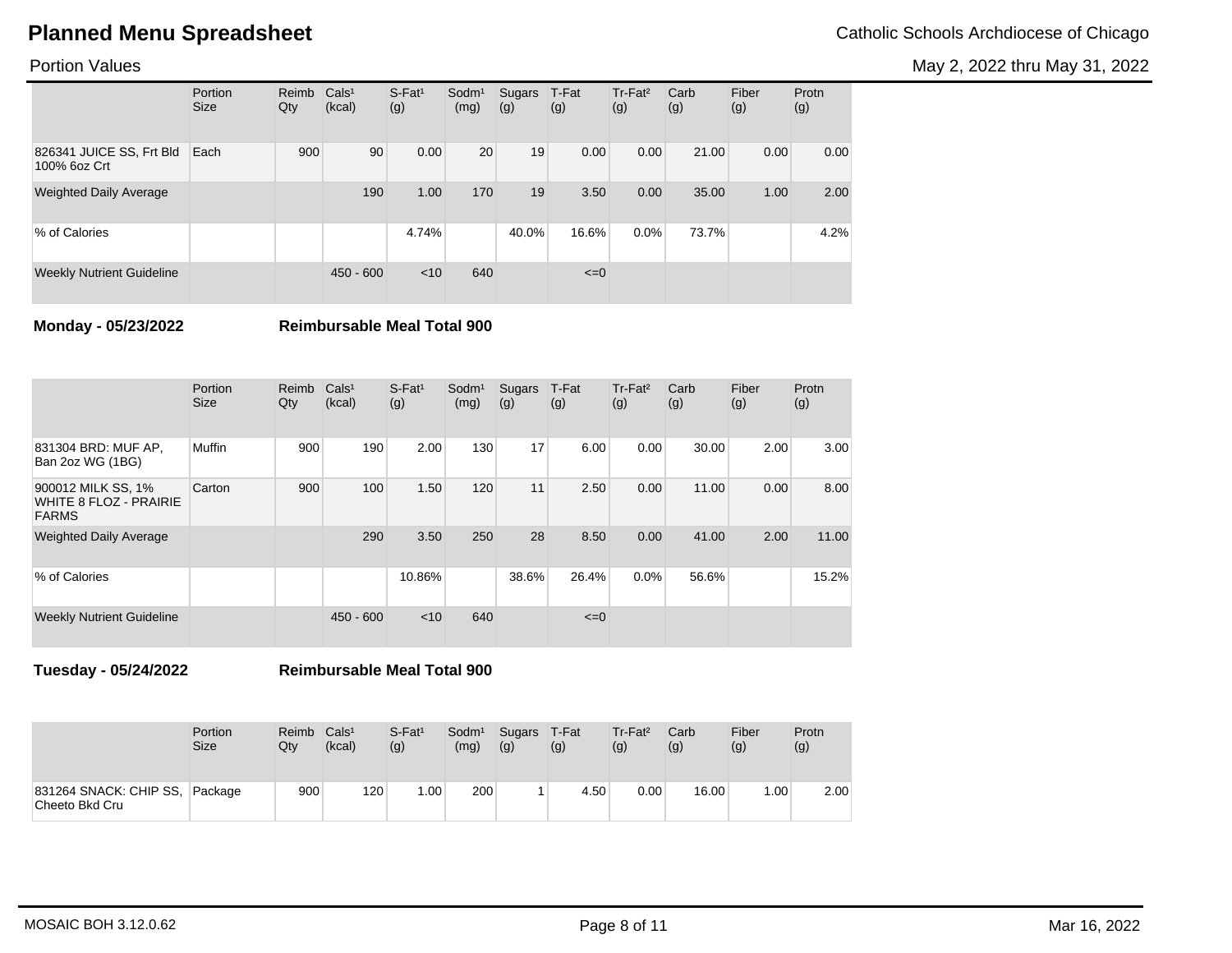May 2, 2022 thru May 31, 2022

## Portion Values

|                                         | Portion<br><b>Size</b> | Reimb<br>Qty | Cals <sup>1</sup><br>(kcal) | $S$ -Fat <sup>1</sup><br>(g) | Sodm <sup>1</sup><br>(mg) | Sugars<br>(g) | T-Fat<br>(g) | Tr-Fat <sup>2</sup><br>(g) | Carb<br>(g) | Fiber<br>(g) | Protn<br>(g) |
|-----------------------------------------|------------------------|--------------|-----------------------------|------------------------------|---------------------------|---------------|--------------|----------------------------|-------------|--------------|--------------|
| 826339 JUICE SS, Apple<br>100% 6oz Cart | Each                   | 900          | 80                          | 0.00                         | 20                        | 19            | 0.00         | 0.00                       | 20.00       | 0.00         | 0.00         |
| <b>Weighted Daily Average</b>           |                        |              | 200                         | 1.00                         | 220                       | 20            | 4.50         | 0.00                       | 36.00       | 1.00         | 2.00         |
| % of Calories                           |                        |              |                             | 4.50%                        |                           | 40.0%         | 20.2%        | $0.0\%$                    | 72.0%       |              | 4.0%         |
| <b>Weekly Nutrient Guideline</b>        |                        |              | $450 - 600$                 | < 10                         | 640                       |               | $\leq=0$     |                            |             |              |              |

**Wednesday - 05/25/2022 Reimbursable Meal Total 900**

|                                                 | Portion<br><b>Size</b> | Reimb<br>Qty | Cals <sup>1</sup><br>(kcal) | $S$ -Fat <sup>1</sup><br>(g) | Sodm <sup>1</sup><br>(mg) | Sugars<br>(g) | T-Fat<br>(g) | Tr-Fat <sup>2</sup><br>(g) | Carb<br>(g) | Fiber<br>(g) | Protn<br>(g) |
|-------------------------------------------------|------------------------|--------------|-----------------------------|------------------------------|---------------------------|---------------|--------------|----------------------------|-------------|--------------|--------------|
| 990369 Danimals,<br>Strawberry Banana Yogurt    | ea                     | 900          | 70                          | 0.00                         | 70                        | 9             | 0.00         | 0.00                       | 12.00       | 0.00         | 4.00         |
| 831142 BRD: CRACK SS.<br><b>Bug Bites CinWG</b> | Package                | 900          | 120                         | 1.00                         | 115                       | 8             | 3.50         | 0.00                       | 21.00       | 1.00         | 2.00         |
| <b>Weighted Daily Average</b>                   |                        |              | 190                         | 1.00                         | 185                       | 17            | 3.50         | 0.00                       | 33.00       | 1.00         | 6.00         |
| % of Calories                                   |                        |              |                             | 4.74%                        |                           | 35.8%         | 16.6%        | 0.0%                       | 69.5%       |              | 12.6%        |
| <b>Weekly Nutrient Guideline</b>                |                        |              | $450 - 600$                 | < 10                         | 640                       |               | $\leq=0$     |                            |             |              |              |

**Thursday - 05/26/2022 Reimbursable Meal Total 900**

|                                                                           | Portion     | Reimb | Cals <sup>1</sup> | $S$ -Fat <sup>1</sup> | Sodm <sup>1</sup> | Sugars | T-Fat | Tr-Fat <sup>2</sup> | Carb  | Fiber | Protn |
|---------------------------------------------------------------------------|-------------|-------|-------------------|-----------------------|-------------------|--------|-------|---------------------|-------|-------|-------|
|                                                                           | <b>Size</b> | Qty   | (kcal)            | (g)                   | (mg)              | (g)    | (g)   | (g)                 | (g)   | (g)   | (g)   |
| 990555 BRD: BAR,<br><b>BENEFIT MINI MAPLE</b><br><b>BROWN SUGAR WG IW</b> | Each        | 900   | 130               | .00 <sub>1</sub>      | 110               | 9      | 4.00  | 0.00                | 23.00 | 3.00  | 2.00  |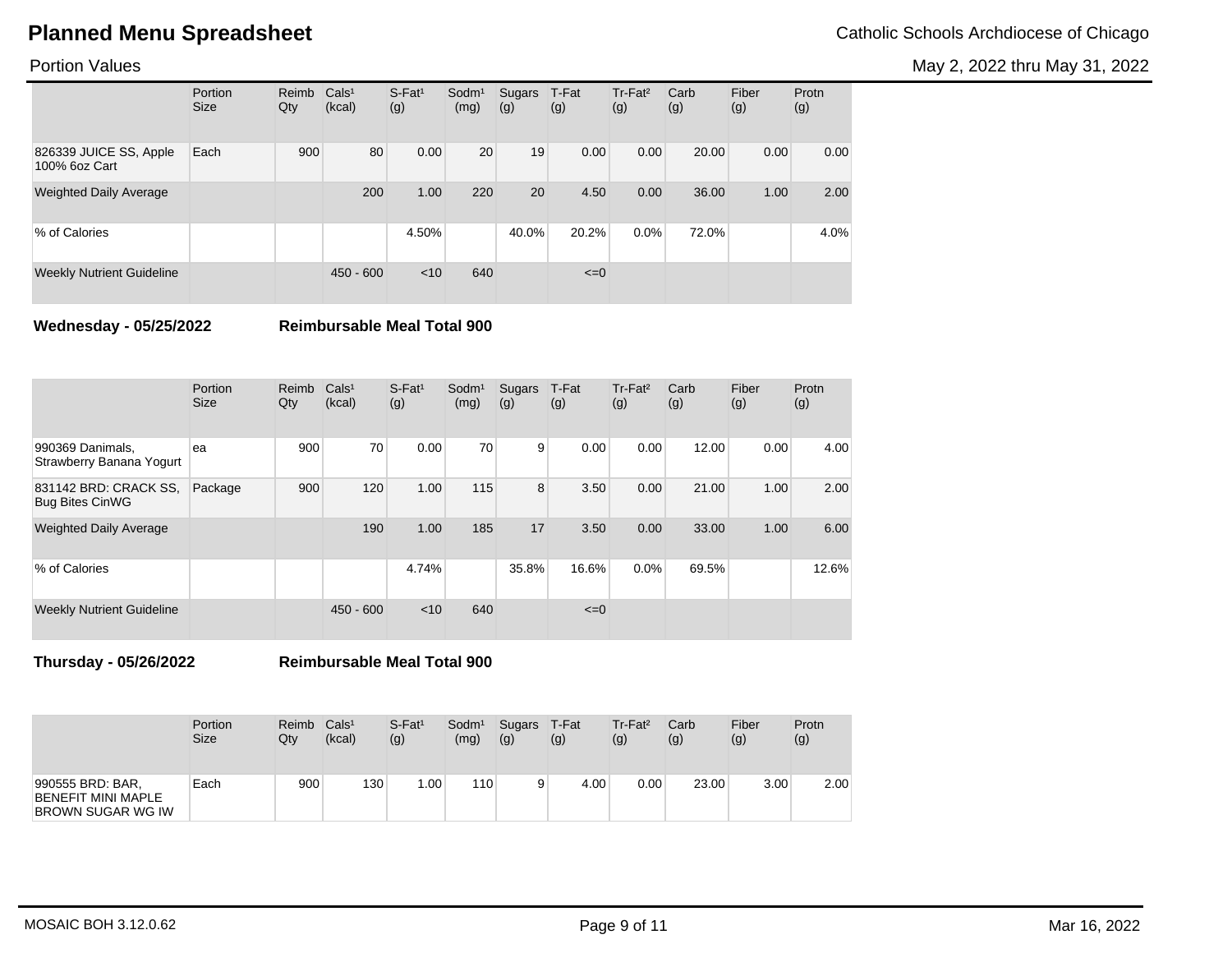May 2, 2022 thru May 31, 2022

## Portion Values

|                                                                     | Portion<br><b>Size</b> | Reimb<br>Qty | Cals <sup>1</sup><br>(kcal) | $S$ -Fat <sup>1</sup><br>(g) | Sodm <sup>1</sup><br>(mg) | Sugars<br>(g) | T-Fat<br>(g) | Tr-Fat <sup>2</sup><br>(g) | Carb<br>(g) | Fiber<br>(g) | Protn<br>(g) |
|---------------------------------------------------------------------|------------------------|--------------|-----------------------------|------------------------------|---------------------------|---------------|--------------|----------------------------|-------------|--------------|--------------|
| 900012 MILK SS, 1%<br><b>WHITE 8 FLOZ - PRAIRIE</b><br><b>FARMS</b> | Carton                 | 900          | 100                         | 1.50                         | 120                       | 11            | 2.50         | 0.00                       | 11.00       | 0.00         | 8.00         |
| <b>Weighted Daily Average</b>                                       |                        |              | 230                         | 2.50                         | 230                       | 20            | 6.50         | 0.00                       | 34.00       | 3.00         | 10.00        |
| % of Calories                                                       |                        |              |                             | 9.78%                        |                           | 34.8%         | 25.4%        | 0.0%                       | 59.1%       |              | 17.4%        |
| <b>Weekly Nutrient Guideline</b>                                    |                        |              | $450 - 600$                 | < 10                         | 640                       |               | $\leq=0$     |                            |             |              |              |

**Friday - 05/27/2022 Reimbursable Meal Total 810**

|                                          | Portion<br><b>Size</b> | Reimb<br>Qty | Cals <sup>1</sup><br>(kcal) | $S$ -Fat <sup>1</sup><br>(g) | Sodm <sup>1</sup><br>(mg) | Sugars<br>(g) | T-Fat<br>(g) | Tr-Fat <sup>2</sup><br>(g) | Carb<br>(g) | Fiber<br>(g) | Protn<br>(g) |
|------------------------------------------|------------------------|--------------|-----------------------------|------------------------------|---------------------------|---------------|--------------|----------------------------|-------------|--------------|--------------|
| 825962 BRD: CRACK SS,<br>GFishPrtz .75oz | Package                | 810          | 90                          | 0.00                         | 200                       | $\mathbf{0}$  | 1.50         | 0.00                       | 16.00       | 1.00         | 2.00         |
| 829216 CHEESE, MZ<br>String LF 1ea 1.0   | <b>Stick</b>           | 810          | 60                          | 2.00                         | 200                       | $\mathbf{1}$  | 3.00         | 0.00                       | 1.00        | 0.00         | 7.00         |
| <b>Weighted Daily Average</b>            |                        |              | 150                         | 2.00                         | 400                       | $\mathbf{1}$  | 4.50         | 0.00                       | 17.00       | 1.00         | 9.00         |
| % of Calories                            |                        |              |                             | 12.00%                       |                           | 2.7%          | 27.0%        | 0.0%                       | 45.3%       |              | 24.0%        |
| <b>Weekly Nutrient Guideline</b>         |                        |              | $450 - 600$                 | < 10                         | 640                       |               | $\leq=0$     |                            |             |              |              |

**Tuesday - 05/31/2022 Reimbursable Meal Total 900**

|                                          | Portion     | Reimb            | Cals <sup>1</sup> | $S$ -Fat <sup>1</sup> | Sodm <sup>1</sup> | Sugars | T-Fat | Tr-Fat <sup>2</sup> | Carb  | Fiber | Protn |
|------------------------------------------|-------------|------------------|-------------------|-----------------------|-------------------|--------|-------|---------------------|-------|-------|-------|
|                                          | <b>Size</b> | Qtv              | (kcal)            | (g)                   | (mg)              | (g)    | (g)   | (g)                 | (g)   | (g)   | (g)   |
| 831141 BRD: CRACK SS,<br>ScoobyDoo CinWG | Package     | 900 <sup>1</sup> | 120               | .00 <sub>1</sub>      | 115               | 8      | 3.50  | 0.00                | 21.00 | .00.  | 2.00  |